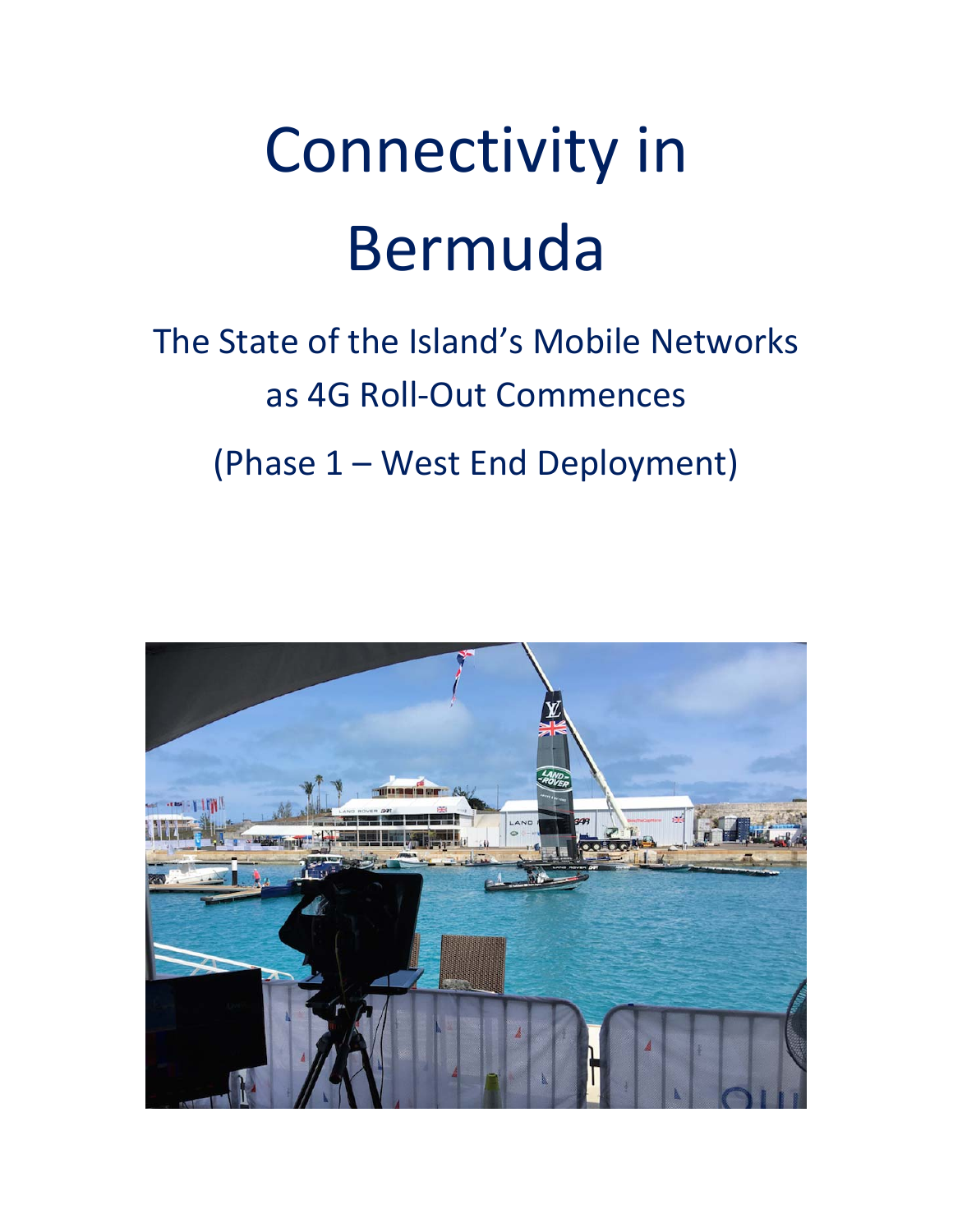### Summary

Mobile connectivity has never been more important in our lives. This report sets out the current levels of mobile connectivity in Bermuda. This is a time of rapid change for the Island's mobile networks as the network operators, Bermuda Digital Communications Limited ("One Communications") and Telecommunications (Bermuda & West Indies) Limited ("Digicel"), start their 4G deployment, initially concentrating on the areas around the Great Sound as part of the licence obligations<sup>1</sup> imposed by the Regulatory Authority (the "Authority") to ensure the America's Cup was delivered with world‐class connectivity.

The Authority's key findings are that Bermuda has excellent voice connectivity, implemented using the existing 2G and 3G mobile networks. Coverage is near‐universal, call dropping very rare compared to

<sup>1</sup> See http://www.rab.bm/index.php/spectrummenu/spectrum‐licenses/bdc/864‐bdc‐radio‐ spectrum‐licence‐10‐30‐14/file and http://www.rab.bm/index.php/spectrum‐

international norms and the quality of voice is nearly always high.

Data connectivity remains a work in progress. The legacy 3G network provides good levels of coverage but with speeds that are typically in the region of 4Mbits/s. 4G or LTE, where deployed, increases that speed to above 20Mbits/s and delivers a much‐improved experience with shorter delays.

The Authority anticipates that in the short term, some reduction in 4G coverage in the Great Sound may occur as temporary sites set up for the America's Cup are decommissioned post event. However, the operators should then turn quickly to deploying more permanent sites throughout the Island. The operators' 4G licences requires them to achieve 99.9% coverage by May 2018.

Once deployed, the operators' work is not done. Data consumption is growing rapidly around the world

menu/spectrum‐licenses/tbwi‐digicel/877‐tbwi‐ mobile‐radio‐spectrum‐licence‐10‐30‐14/file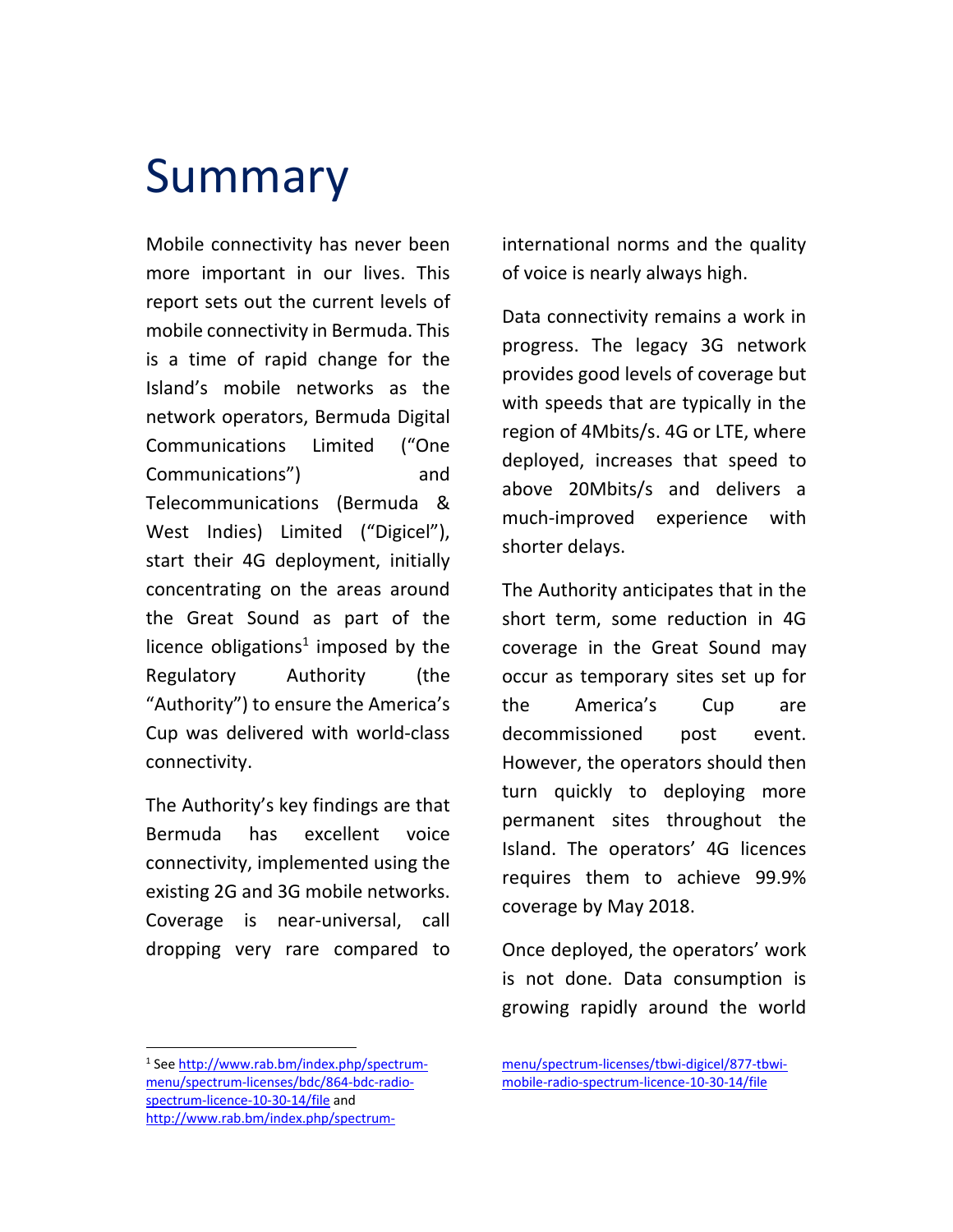and network capacity needs frequent enhancement to accommodate this growth. Hence, the Authority will continue to monitor and report on connectivity for the foreseeable future, and specifically for the 50% and 99.9% coverage obligations.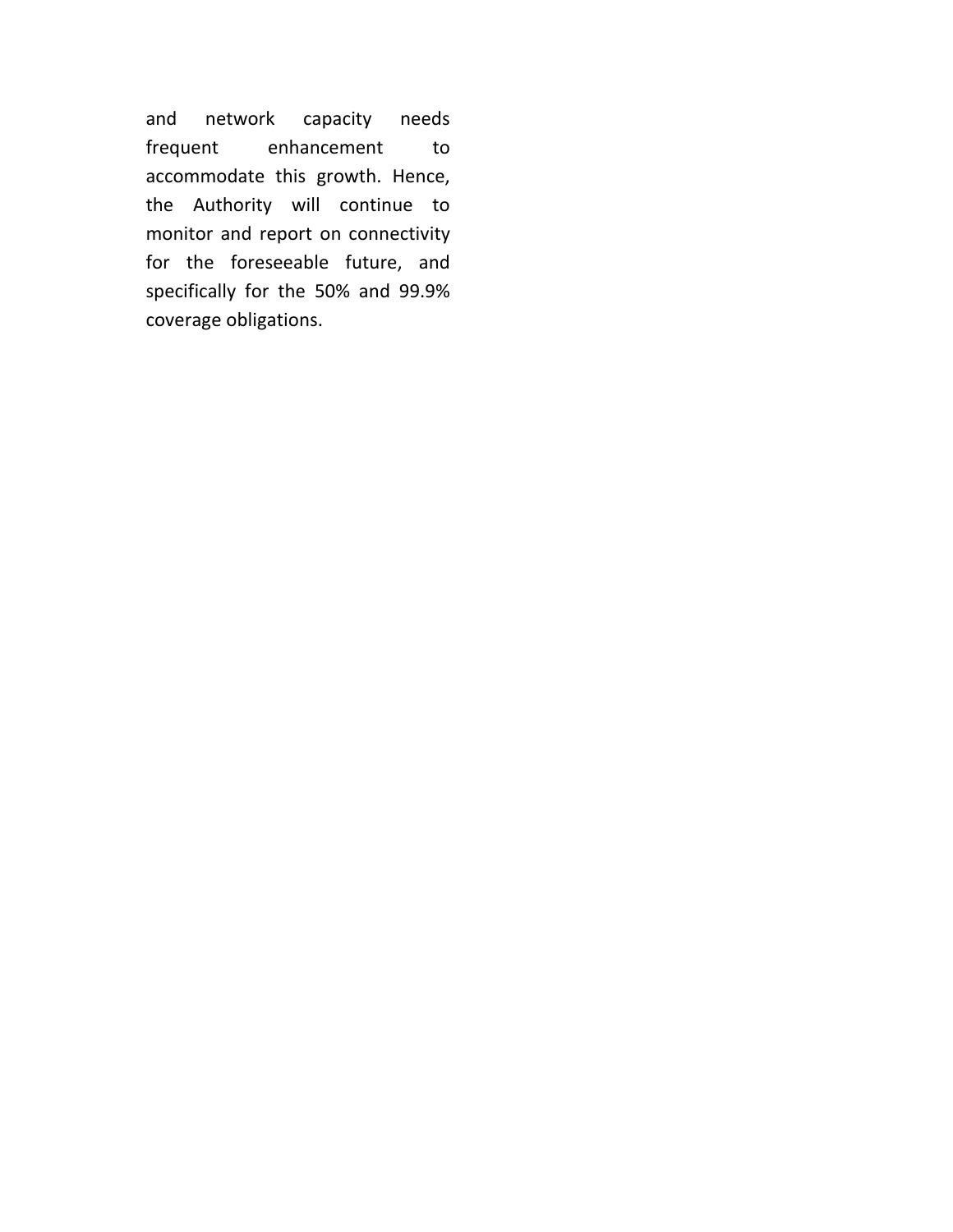## Voice

Voice calling may be on the decline but is still a critical part of the mobile experience for all. Key is:

- Can I make a call when I need to?
- Will the call be free of dropping allowing me to complete it?
- Will the quality of the voice be high enough for a pleasurable experience?

4G networks are optimised for data. They can carry voice, using a similar solution to that adopted by Skype and WhatsApp, but initially operators prefer to use 2G and 3G networks for voice calling. That is currently the case in Bermuda where

Coverage is close to 100% as is the percentage of calls completed.

Indeed, these numbers are so close to 100% that it only takes one unusual event – such as a cruise ship docking during a time of unusually high network usage, for the statistics to be impacted. The Authority observed just such a situation when measuring.

Note that these measurements were made outdoors. The experience within buildings may well be worse as the signal is often weaker indoors.



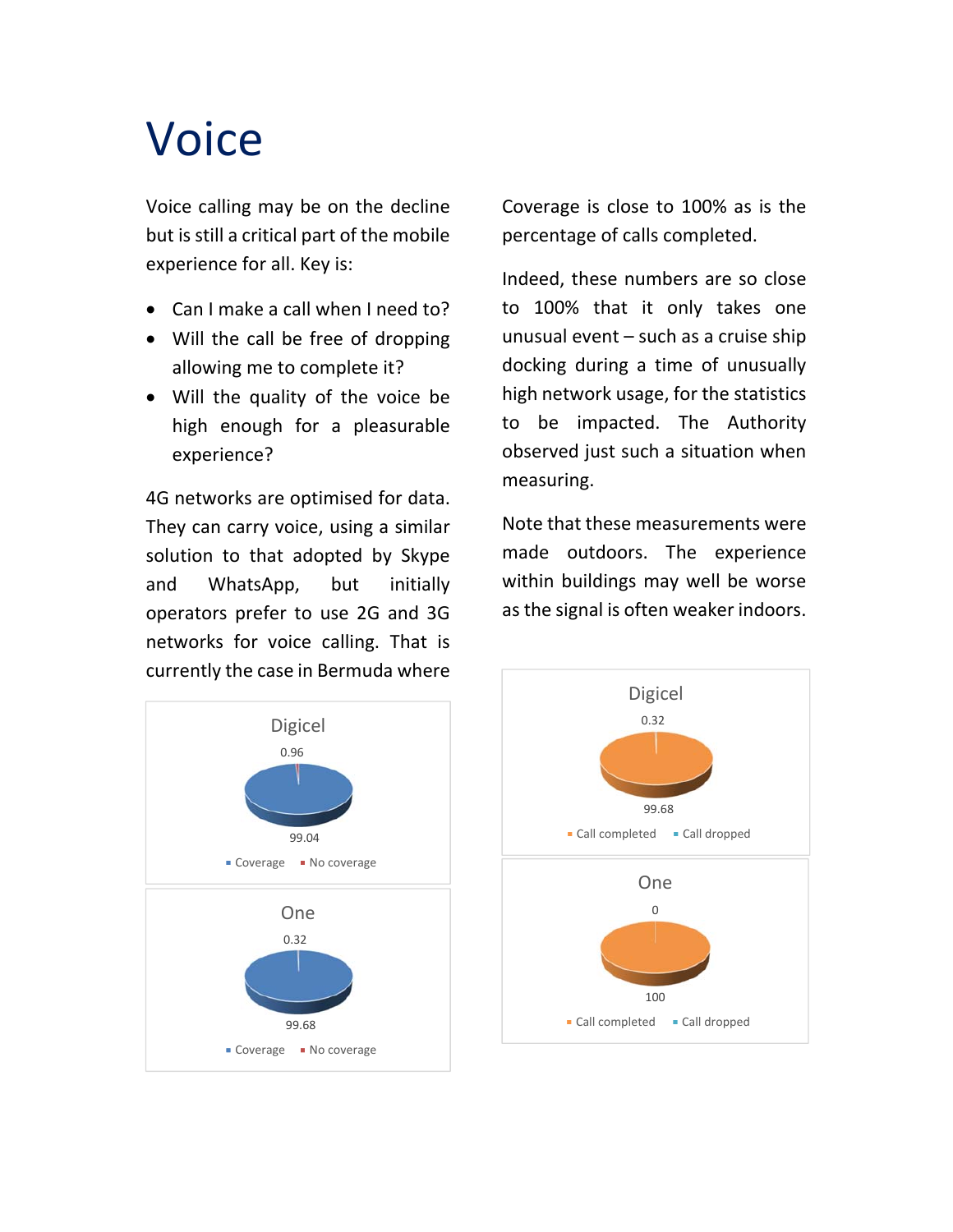

Voice quality is not quite as high as availability, but still very respectable. Between 80% and 90% of calls reach a quality level that users tend to judge as "good". The Authority will monitor both networks carefully to make sure voice quality stays high as traffic migrates to 4G.

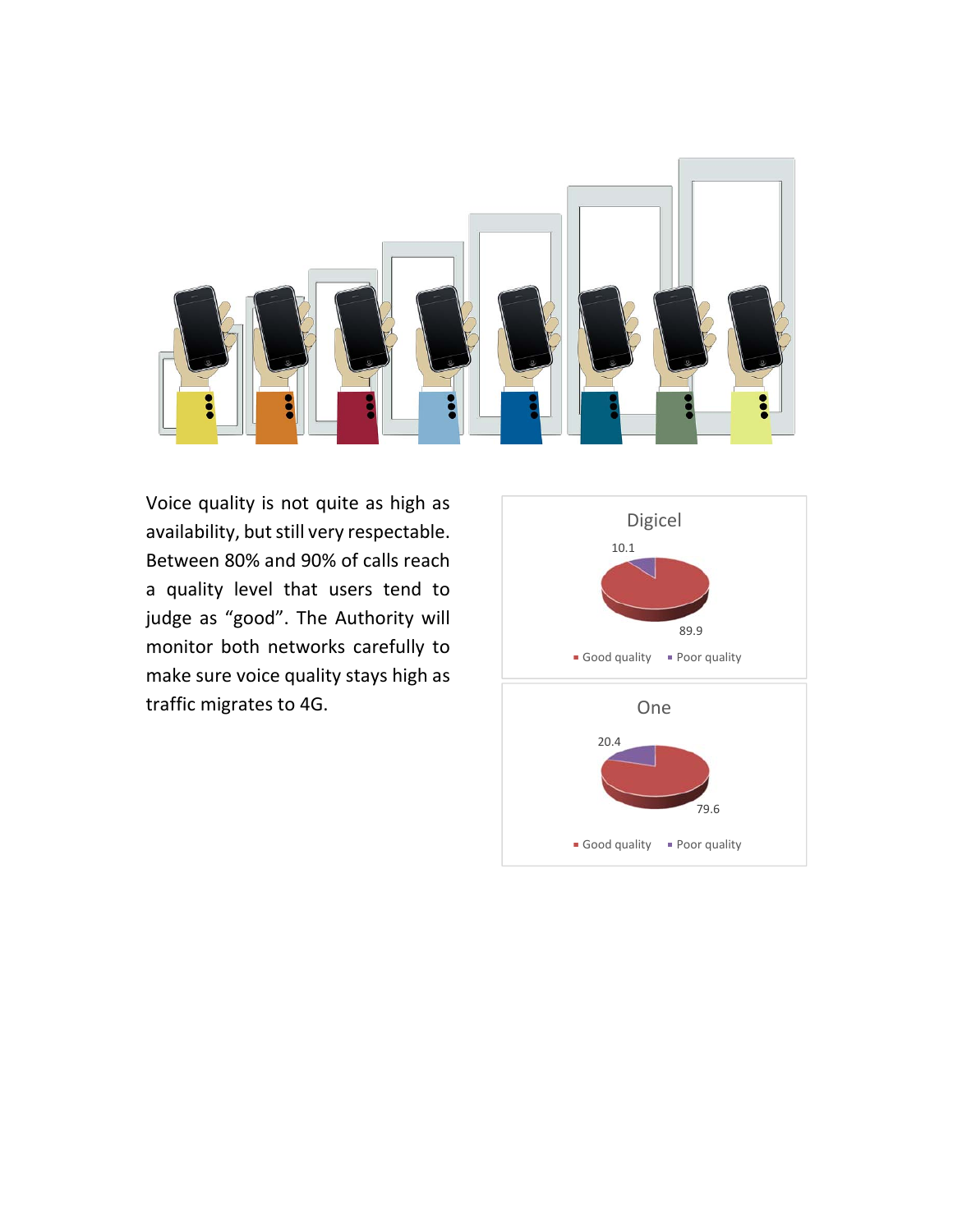### Data

The mobile experience tends to be better when it is faster. Web pages download more quickly. Apps work better. Emails appear immediately. 4G provides a significant increase in data rate compared to 3G. Both operators achieve a near‐identical average data rate of 27Mbits/s, with one exhibiting peak speeds of over 80Mbits/s. Often, once speeds exceed around 10Mbits/s it is other factors, such as the time for a message to reach a server in the US, that dominate the experience. Hence, these average speeds are

comfortably higher than most will need for normal data usage patterns.

However, as the map and chart shows, speeds are far from uniform, being much higher, for example, in Hamilton and in something like 5% of cases falling to typical 3G rates. Speeds can also fall over time as network congestion grows  $-$  this is now occurring in some networks in countries like the UK. Also, 4G may not currently be available at all to those in the east end of Bermuda.

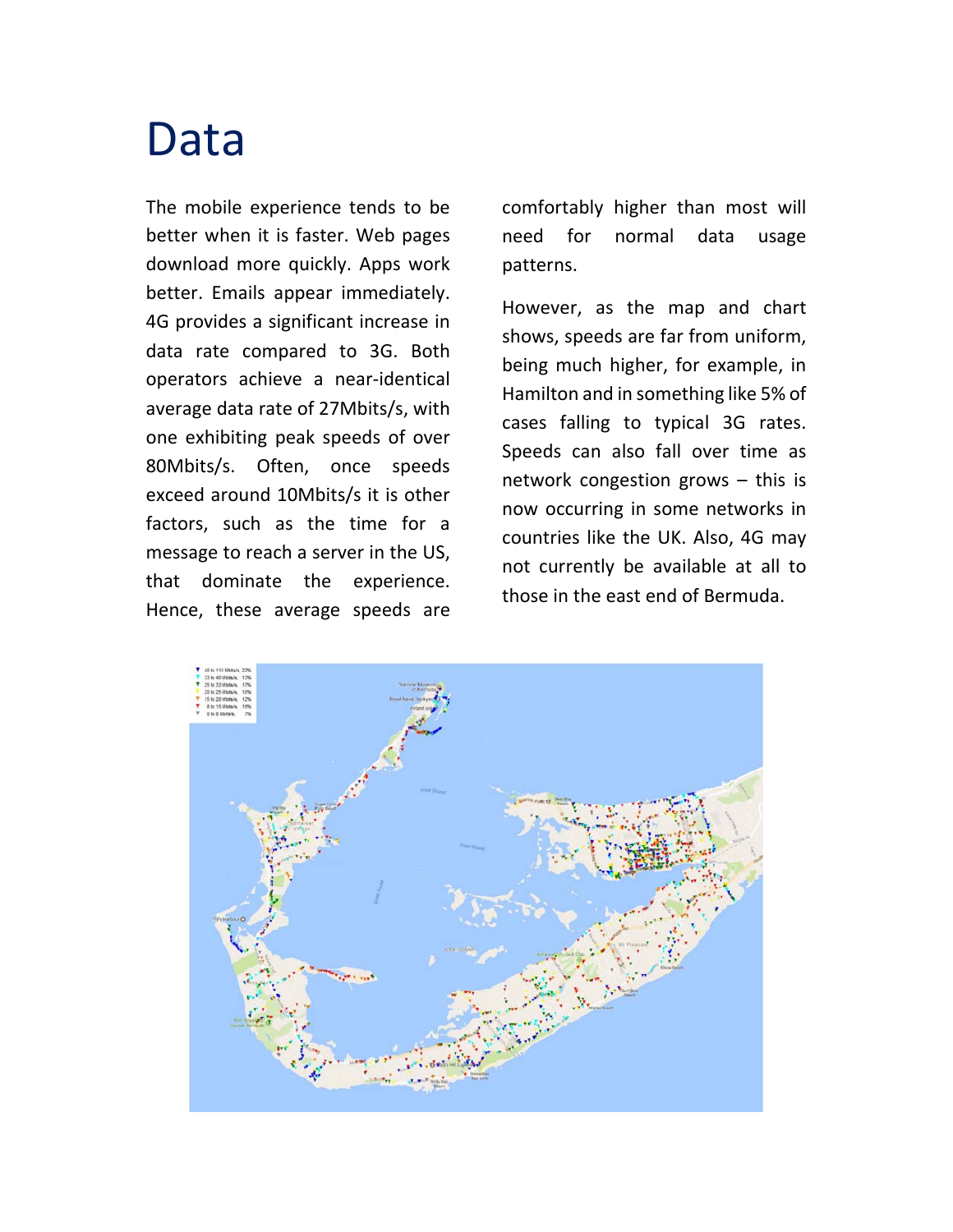

For those on the water speeds are also generally high. Streaming a movie while cruising the Great Sound should be entirely possible.

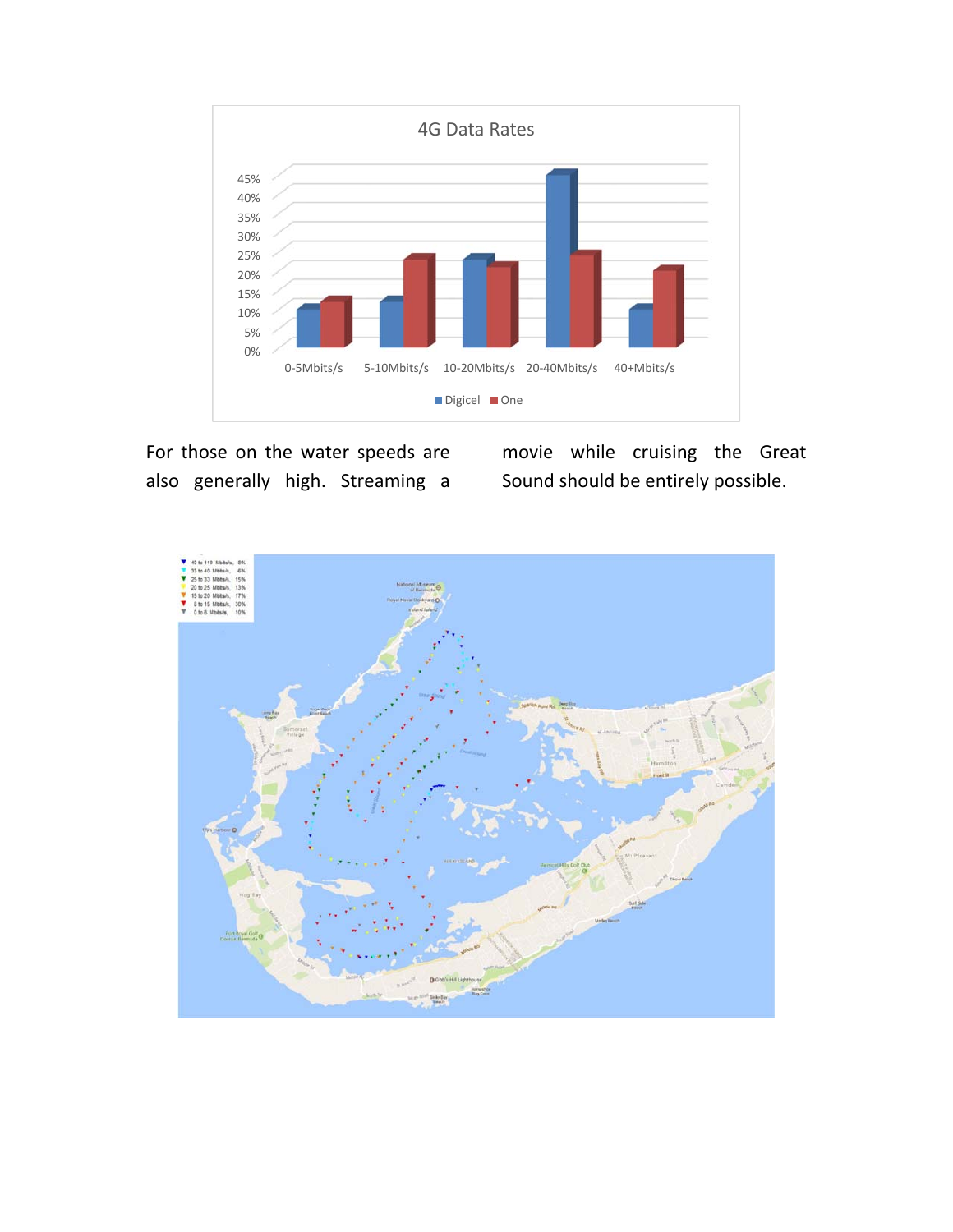## Looking ahead

We anticipate rapid change in mobile connectivity over the coming year as 4G is deployed to meet licence obligations. For One these are to reach 50% coverage already and 99.9% coverage by November 2017. For Digicel the targets are 50% by August 2017 and 99.9% by May 2018. Data rates of 15Mbits/s are mandated. As a result, we expect to see speeds above this of perhaps 25Mbits/s delivered across the Island, albeit not in every location and not all the time. As the chart shows, this would place Bermuda about mid‐table in terms of global mobile speeds  $-$  a good position given its small size and limited wireless technology industry. We anticipate rapidly increasing use of mobile data with associated benefits to productivity and quality of life. The Authority will measure these improvements regularly and report on them.

There is still much to do. Mobile networks cannot realistically reach deep into every building and we will need to use other solutions such as Wi-Fi in these cases, to free up precious mobile data resources. Ensuring interference‐free Wi‐Fi systems and making them as widely available as possible will be a key element of future connectivity.

While Bermuda deploys 4G, some other countries are contemplating 5G. It is still far from clear when 5G will be ready and what benefits it will bring, but we will monitor closely and move decisively once it is clear that the technology is mature enough for local deployment.